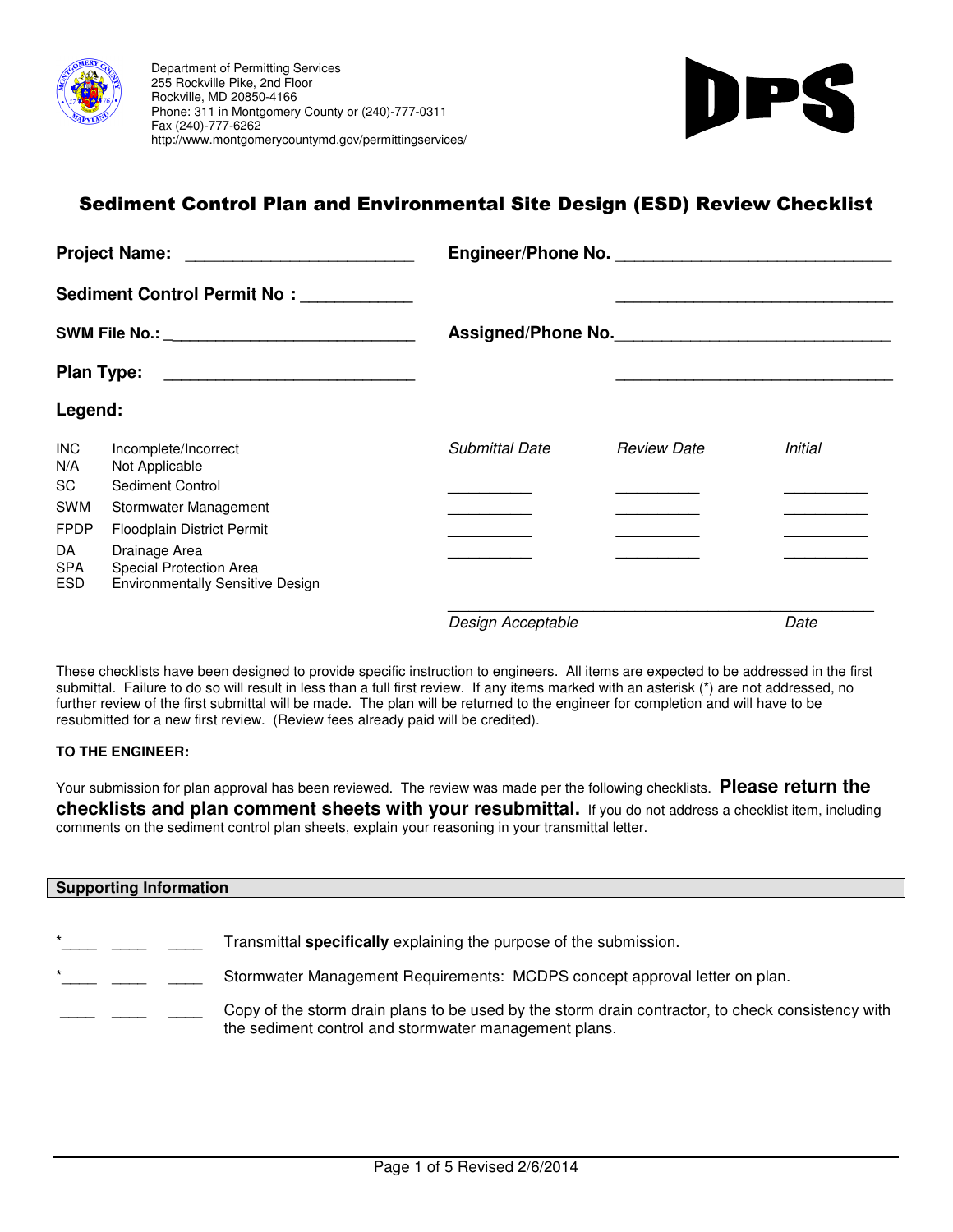#### **Sediment Control Plan**

Scale (1" = 50' maximum), north arrow. Existing and proposed topography (2' contour intervals maximum). No permanent cut or fill slope with gradient steeper than 3:1 is permitted in lawn maintenance areas or anywhere on private residential lots. A slope gradient of up to 2:1 is permitted in non residential low maintenance areas provided that those areas are clearly indicated on the SC plan and specific low-maintenance ground cover is called for by plant name. Composite sheet for plans covering two or more separate sheets, showing schematic SC. Title Block: Legal subdivision and common name with lots/blocks, parcels, liber/folio, or other legal references; station numbers for road projects; indicate **grading only** or **streets only**, as applicable. Include Standard Rough Grading Notes if applicable. 3" x 10" MCDPS Approval Block in the lower right-hand corner of all sheets. Owner/Permit Applicant name, address, phone number, and contact person on first sheet. Vicinity map with site outlined (1:2,000 scale) on first sheet. All sheets of final SC/SWM package numbered consecutively: SC/SWM Sheet # of # . Sealed by P.E., L.S., or architect on the first page of the plans, with date and signature. Property lines and owner/legal description for adjacent properties. Match lines corresponding sheet to sheet. Certifications: Owner/Developer; Design; Cut/Fill/Disturbed Area. Include Stormwater Management Maintenance certification as appropriate. Plan revisions which increase the disturbed area require an updated Cut/Fill/Disturbed Area certification. Disturbed area outlined and labeled. All SC devices must be shown within the disturbed limits. Existing and proposed tree lines or individual trees labeled on all SC plan view sheets. Show Forest Conservation Easement and tree save areas per the approved Forest Conservation plan. Existing and proposed drainage divides on SC plan view sheets. Label offsite drainage area amount (acres) entering site on SC plan view sheets. Show and label existing and proposed improvements (utilities, streets, buildings, etc.) on SC plan view. Any designated wetlands (including 25-foot buffer) delineated on the SC plan view sheets. Copy of approved State Wetlands permit. 100-year floodplain and 25-foot BRL delineated on SC plan view sheets for any drainage way with >30 acre drainage area. No disturbance or structures permitted in this floodplain or floodplain buffer without MCDPS Floodplain District Permit (FPDP).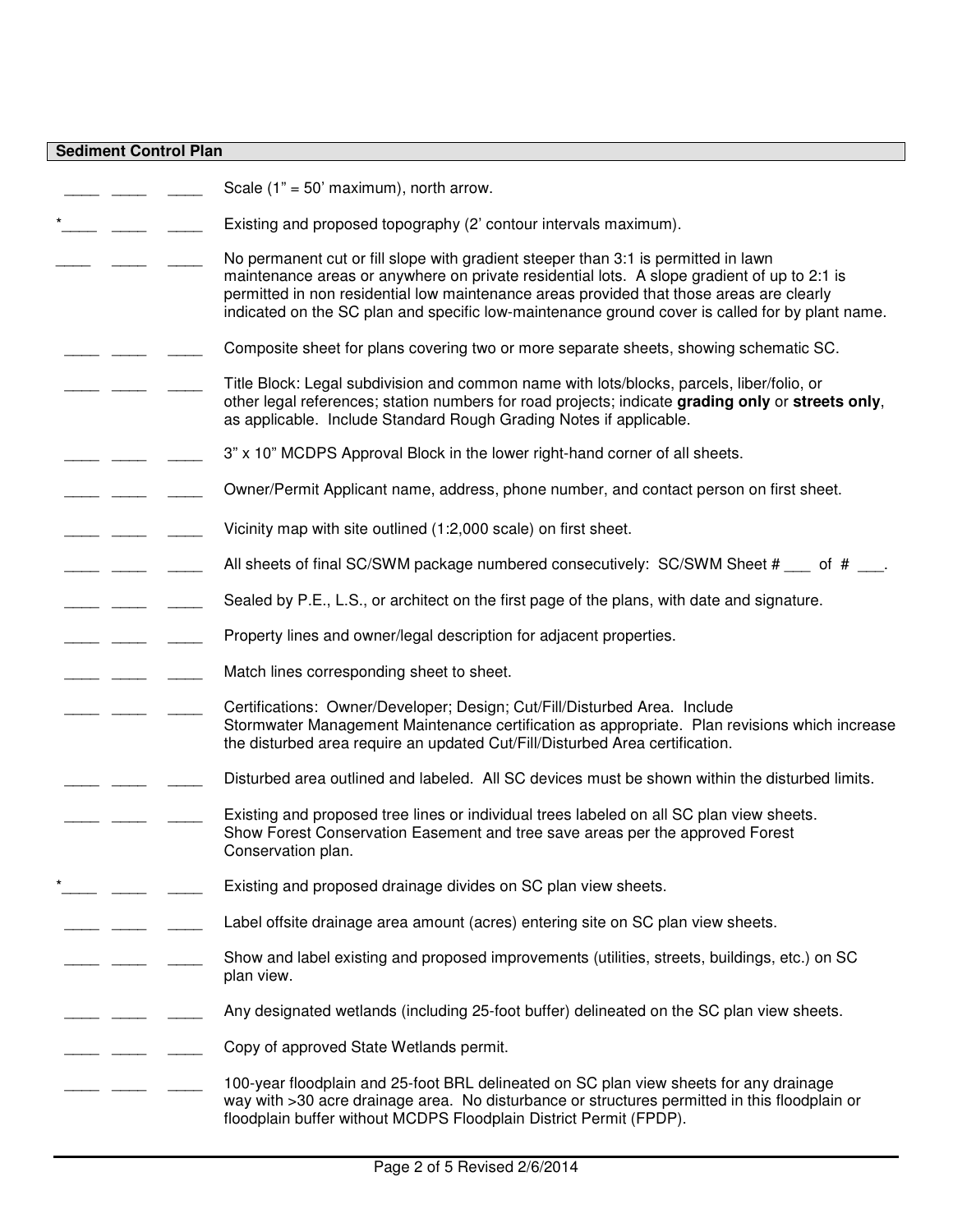|  | Approved MCDPS Floodplain District Permit, if applicable. Also if applicable, need<br>State Waterway Construction Permit prior to FPDP issuance. NOTE: SC plans may be<br>approved, but no permit will be issued until FPDP is issued.                                                                                                                                                                                                                                                                                                                                                                                                                                                                                                                                                                                                                                   |
|--|--------------------------------------------------------------------------------------------------------------------------------------------------------------------------------------------------------------------------------------------------------------------------------------------------------------------------------------------------------------------------------------------------------------------------------------------------------------------------------------------------------------------------------------------------------------------------------------------------------------------------------------------------------------------------------------------------------------------------------------------------------------------------------------------------------------------------------------------------------------------------|
|  | "Related Required Permits" table completed and placed on the first SC plan sheet.                                                                                                                                                                                                                                                                                                                                                                                                                                                                                                                                                                                                                                                                                                                                                                                        |
|  | Label all SC devices.                                                                                                                                                                                                                                                                                                                                                                                                                                                                                                                                                                                                                                                                                                                                                                                                                                                    |
|  | Sediment trap(s): need safety fence; inflow point protection (PSD's required for drainage areas<br>>3 acres), proper outlet location (maximizing flow length from inflow points); dewatering as<br>necessary (include MCDPS dewatering device detail); and baffles (required for drainage areas >3<br>acres: include MCDPS baffle detail). Provide trap data information on the SC plan sheet as<br>follows: trap type; existing DA; developed DA; storage required; storage provided; weir crest<br>elevation; storage depth; bottom dimensions; cleanout elevation; channel depth of flow; maximum<br>side slopes (specify cut and/or fill); bottom elevation; embankment elevation; riser dimensions;<br>barrel dimensions. Pipe outlet traps require separate dewatering device. Stone Outlet Sediment<br>Traps (ST-II, ST-IV) are not allowed in Montgomery County. |
|  | Sediment basin(s): include sediment basin design and construction information as required<br>by "Maryland State Standards and Specifications"; Low Hazard Class assured; barrel outfall<br>cross-section; MCDPS CMP band and dewatering device detail; inflow point protection; safety<br>fence. Show baffles as necessary. Show and address construction access and stockpiling<br>on the SC plan and address sediment control during basin installation. Limit initial disturbance<br>to installation of the principle spillway. If there is a base flow, provide a clean water diversion;<br>if there is no base flow, provide diversion dikes above the disturbed area.                                                                                                                                                                                              |
|  | No SC devices are to be located within 20 feet of building foundations.                                                                                                                                                                                                                                                                                                                                                                                                                                                                                                                                                                                                                                                                                                                                                                                                  |
|  | Protection of interior tree save and undisturbed areas shown on plans.                                                                                                                                                                                                                                                                                                                                                                                                                                                                                                                                                                                                                                                                                                                                                                                                   |
|  | Temporary storm drain diversion: detail in Sequence of Construction, show profile, give<br>invert elevations of temporary pipe into trap on plan view, profile, and details; and show the<br>diversion on the storm drain plan.                                                                                                                                                                                                                                                                                                                                                                                                                                                                                                                                                                                                                                          |
|  | Sequence of Construction: use MCDPS Standard Sequence [Forest Conservation Law (FCL)<br>and Non-FCL] and expand to fit the specific needs of each site.                                                                                                                                                                                                                                                                                                                                                                                                                                                                                                                                                                                                                                                                                                                  |
|  | Project sequence complies with 20 acre grading unit limitation. Grading areas clearly sequenced<br>on plans.                                                                                                                                                                                                                                                                                                                                                                                                                                                                                                                                                                                                                                                                                                                                                             |
|  | Standard Sediment Control Notes including MISS UTILITY note.                                                                                                                                                                                                                                                                                                                                                                                                                                                                                                                                                                                                                                                                                                                                                                                                             |
|  | Standard details for SC devices.                                                                                                                                                                                                                                                                                                                                                                                                                                                                                                                                                                                                                                                                                                                                                                                                                                         |
|  | Offsite grading requires documentation of permission from owner (letter of permission on plan<br>or recorded grading easement document submitted).                                                                                                                                                                                                                                                                                                                                                                                                                                                                                                                                                                                                                                                                                                                       |
|  | Work on MNCPPC property, or on property being dedicated to MNCPPC, must have Parks<br>Engineer approval.                                                                                                                                                                                                                                                                                                                                                                                                                                                                                                                                                                                                                                                                                                                                                                 |
|  | Adequate access, staging, and stockpile areas shown on the plan with appropriate<br>sediment control for each.                                                                                                                                                                                                                                                                                                                                                                                                                                                                                                                                                                                                                                                                                                                                                           |
|  | "On-site Concrete Washout Structure" detail on plans.                                                                                                                                                                                                                                                                                                                                                                                                                                                                                                                                                                                                                                                                                                                                                                                                                    |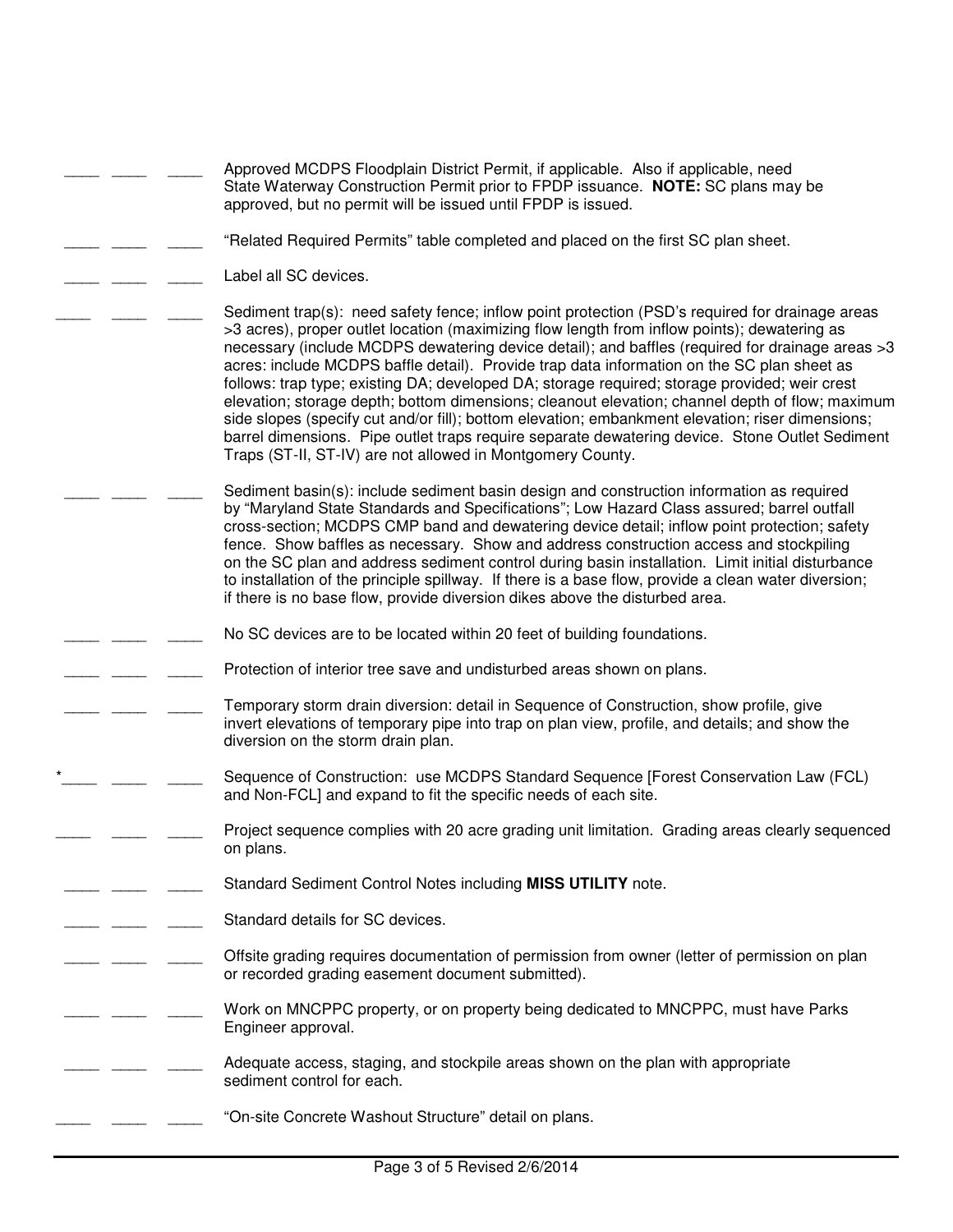#### **Storm Drain System (Show Items on SC Plan)**

| Plan view of storm drain system with topography to 100-feet below each outfall,<br>showing dimensions, $Q_{10}$ , $V_{10}$ , $d_{50}$ , and MSHA class.                                                                  |
|--------------------------------------------------------------------------------------------------------------------------------------------------------------------------------------------------------------------------|
| All outfalls must release runoff to an existing system, adequate receiving channel, or<br>slope <2%. Provide profiles of outfalls showing rip-rap slope, length, $d_{50}$ , MSHA class, and $V_{10}$ at<br>pipe outfall. |
| Provide outfall cross-section detail(s) with the following information specific to each outfall: shape<br>conforms to receiving channel; outfall dimensions, rip-rap size $(d_{50})$ and MSHA                            |

class; embedded depth  $(2.0 \times d_{50})$ ; and filter cloth underneath.

#### **ESD Review Criteria**

- Stormwater management easements provided for all ESD practices for non residential projects. Submit executed documents for approval, and show easements on the SC plan.
- ESD target volume computed per "Water Resources Technical Policy No. 5".
- \_\_\_\_ \_\_\_\_ \_\_\_\_ "Record Drawing Certification" and "Inspection Checklists" on one plan sheet, as required.
- All ESD practices clearly labeled on SC plan. Include a drainage area map for ESD practices.
- All ESD practices conform to maximum drainage area limitations.
- Dry Wells for roof runoff only.
- Soil Testing as required. Testing location(s) shown on plans. Soil testing report submitted.
- Pervious Paving > 10,000 square feet, see "Infiltration" requirements.
- Grassed Swale for roadway or driveway only.
- Bio Swale maximum 4-feet wide in public right-of-way.
- Landscaped practices require seal and signature of Maryland RLA.
- Disregard mulch layer when computing storage volume in landscaped practices.
- "Sand Specifications" on plan.

#### **Change of Ownership**

- Sediment control maintenance agreement completed and a copy placed on the SC plan.
- All areas pertaining to new ownership clearly identified on plan.
- Title blocks reflect revised legal description.